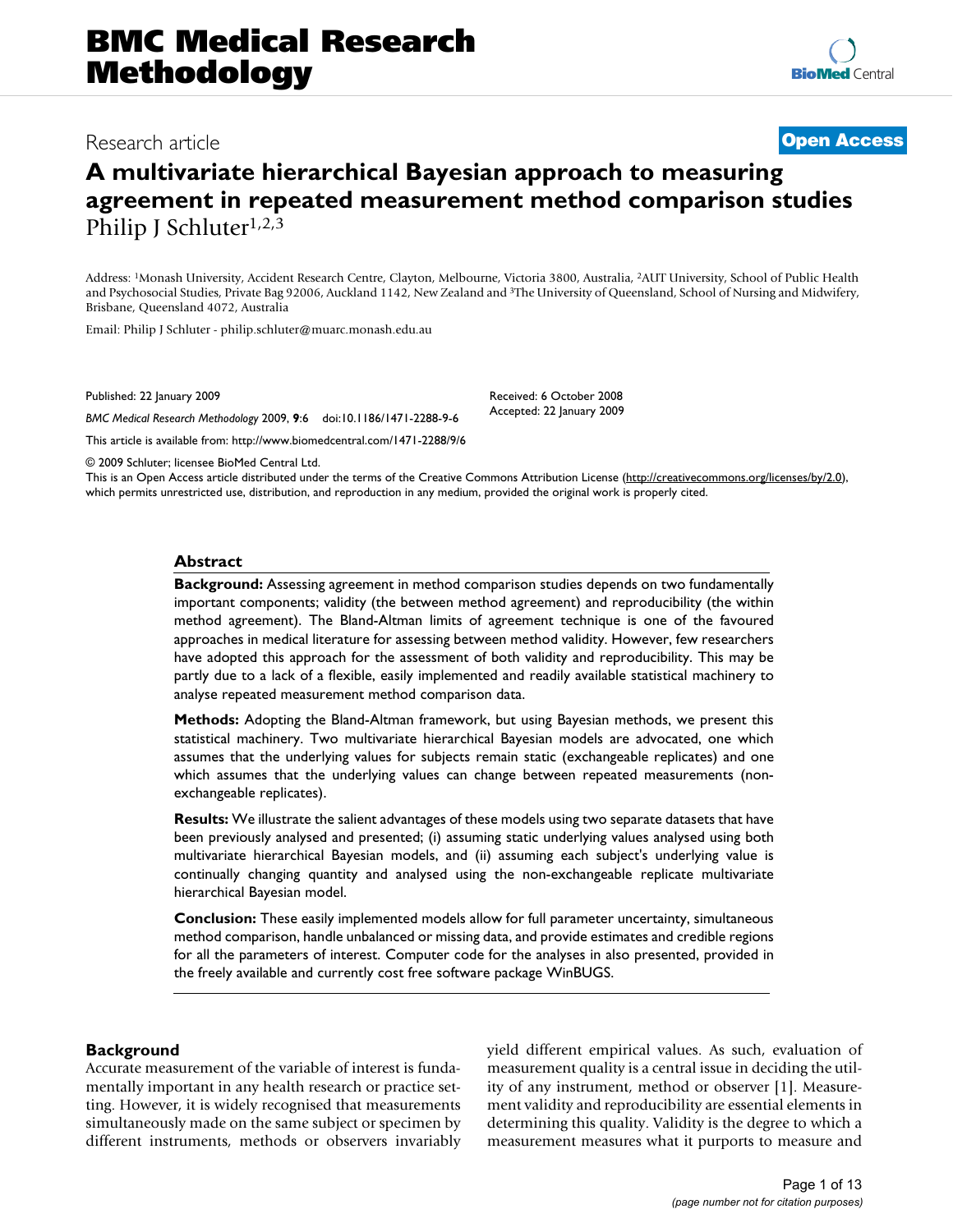reproducibility is the degree to which a measurement provides the same result each time it is performed on a given subject or specimen [2]. Reproducibility is invariably assessed using agreement analysis of within (intra) and between (inter) instrument, method or observer measurement comparison studies. For ease of exposition, we shall refer to instrument, method or observer comparisons simply as method comparisons hereafter.

In measurement method comparison studies, the main interest is to determine whether the measurements made on the same subject or specimen by different methods can be used interchangeably [3,4]. Typically, measurement method comparison studies are motivated when newer, less invasive, safer or cheaper measurement techniques become available and we wish to assess the agreement between them and some "gold standard" or existing technique. Lack of agreement between different methods is inevitable, as all instruments measure with some error, but the questions of interest is by how much do the methods disagree and is this difference important? Multiple statistical strategies exist that can be used to assess this form of agreement [3], including the Bland-Altman limits of agreement approach [4-6], regression techniques [7,8], nonparametric methods [6], and survival-agreement plots [9]. As the Bland-Altman limits of agreement approach is simple to employ, practical, and detects bias, it has become the preferred method within health research in recent years [3,10].

In its simplest form, the Bland-Altman limits of agreement approach compares unreplicated paired measurements between two methods over a number of subjects or specimens [5]. A graphical depiction of differences between paired observations versus their average is typically presented in a scatter-plot. Generally, superimposed on the scatter-plot is a horizontal line indicating bias (calculated as the mean difference between measurement pairs, d) and horizontal lines giving the 95% limits of agreement (calculated, assuming the differences are approximately normally distributed, using the standard deviation of the differences, *s*, via  $d \pm 1.96 \times s$ ). The limits of agreement define the range within which 95% of the differences between measurements by the two methods are predicted to lie. The scatter-plot is used to determine whether any patterns exist in the data, thereby potentially violating the method's assumptions, or revealing whether data transformation is necessary. A histogram of the paired differences ordinarily accompanies the scatter-plot and should be normally distributed. Only once these checks are completed and assumptions satisfied can an assessment be made to the acceptability of the quantified level of agreement for clinical or epidemiological purposes.

At times, however, more than two measurement observers or instruments are of particular interest and simultaneously assessed. For example, the research question that motivated this paper was where should pedometers (devices for counting steps) be positioned on children (left hip, right hip, or the back) to give best agreement with observed step counts (the 'gold-standard')? Most statistical approaches use separate pair-wise comparisons of methods in these situations [6]. However, this situation lends itself to a multivariate form of analysis.

Measurement repeatability is important in measurement method comparison studies because it limits the amount of agreement which is possible [5,8]. If methods have poor repeatability then there is likely to be considerable variation in repeated measurements on the same subject or specimen thus resulting in poor agreement. Given this importance of repeatability, Bland and Altman advocated in their 1986 paper a design that allowed estimation of both limits of agreement between two methods and coefficients of repeatability for each method [5]. However, in 2003, these authors note, to their chagrin, that this approach has not been widely adopted by researchers [4].

It might be opined that one of the primary reasons why so few repeatable measurement studies have been undertaken is due to the lack of readily available and easily implemented statistical machinery for the analysis of such data, especially if the number of replicates is unbalanced or some data are missing. In an effort to circumvent this problem, Bland and Altman in 1999 presented analytical techniques similar to their limits of agreement approach to quantify the repeatability of a method where the underlying values for subjects remain static over replications (where values can be considered as being exchangeable) using one-way analysis of variance methods and variance component techniques [6]. They also described a method for analysing replicated data in pairs where several pairs of measurements are made by two methods on each subject or specimen where the underlying true value changes from pair to pair (here the measurement pairs are consider non-exchangeable). While most of these methods are straightforward and relatively easily implemented, some of the assumptions are restrictive and potentially unrealistic [3,8]. Moreover, should there been more than two methods under consideration then the proposed techniques are not easily generalised to simultaneously assess these methods.

In 2004, Carstensen described more general regression and variance component methods for the analysis of such data [8]. While conceptually appealing, these methods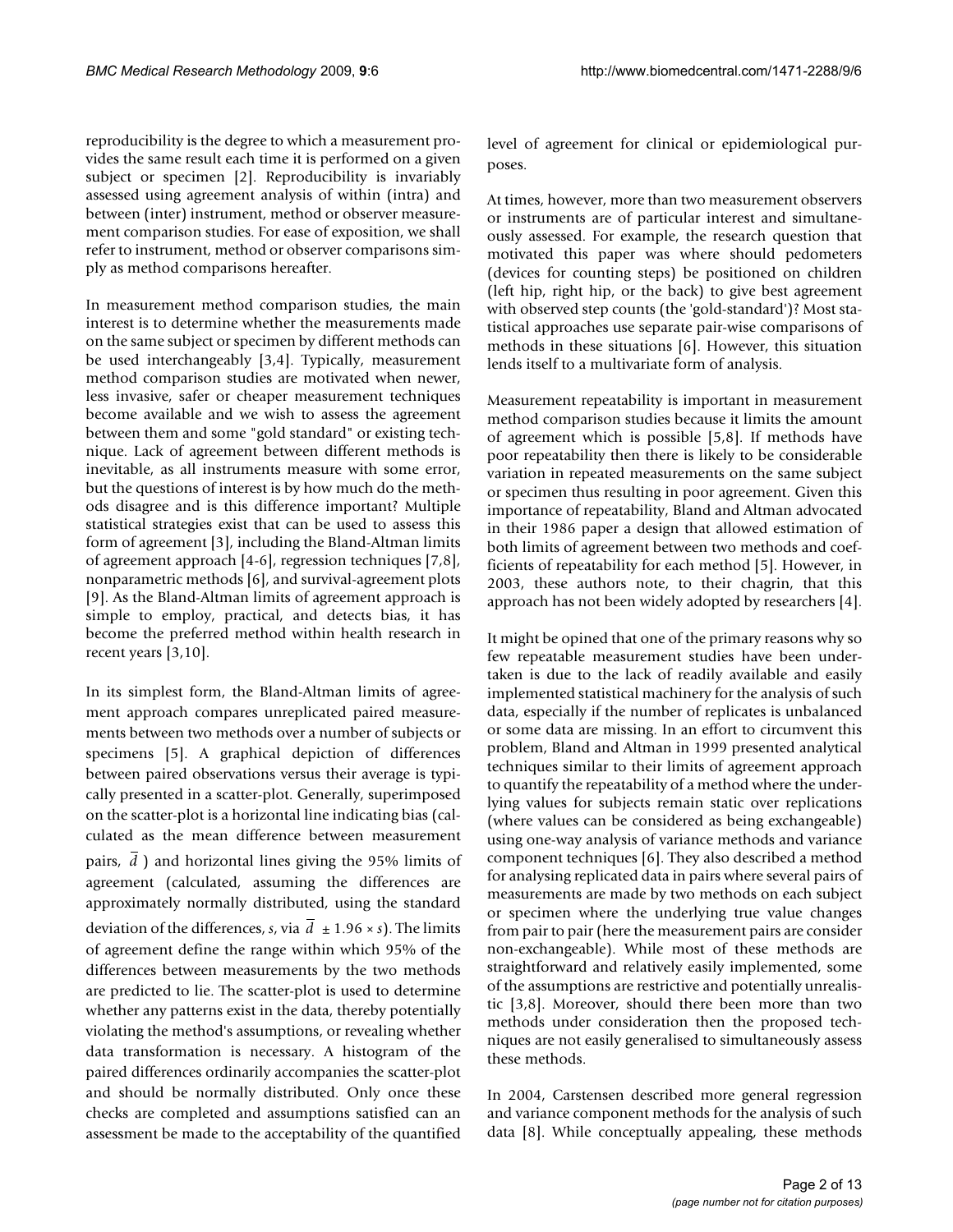can be difficult to implement thereby limiting their utility. Recent energies by Carstensen and colleagues have been to report simplified versions of his methods and develop new techniques with greater practical utility [11].

Until now, there have been no published Bayesian methods focusing on measurement method comparison studies. This is perhaps surprising given the increased utilisation of Bayesian techniques and their apparent suitability to this type of problem. In a complementary analysis of repeated measurements of paired outcomes data, a multivariate hierarchical Bayesian method has already been successfully employed and many salient advantages described [12]. Bayesian methods have the advantage of embodying and yielding parameter distributions rather than using point-estimates; the balance of the data is unimportant, multiple methods can be compared simultaneously in a single analysis, they are readily implemented and interpreted; and, they are easily generalised to more complex study designs and hierarchies [12-14]. As bounded prior distributions can be incorporated into Bayesian analyses, sensible posterior distributions and credible regions can be derived for all parameters of interest, and many convergence or computational problems associated with non-Bayesian methods can be eliminated. Moreover, the methods are easily extended to include informative prior distributions, allow covariates and subject subgroup structures to be incorporated, and provide probabilistic subject specific and overall group results [12- 14].

Based on the limits of agreement approach framework, this paper advocates assessing agreement in repeated measurement method comparison studies using a fully parametric multivariate hierarchical Bayesian approach. Two models are proposed in this paper; the selection of the appropriate analysis depends on the underlying values of the variable of interest. Like that propounded by Bland and Altman in 1999, one model assumes exchangeable values for each subject while the other accommodates non-exchangeable values [6]. Section 2 describes the two related statistical models we employ. Using data previously presented and analysed by Bland and Altman [6] and new data from Oliver and colleagues [15], we illustrate the use of the proposed models with numerical results in Section 3. Concluding remarks are then presented in Section 4.

#### **Methods**

#### *Specification of the hierarchical Bayesian models*

Depending on the underlying values of the variable of interest, two models are considered, namely: (i) an exchangeable multivariate hierarchical Bayesian model  $(HB<sub>1</sub>)$ ; and (ii) a non-exchangeable multivariate hierarchical Bayesian model (*HB*<sub>2</sub>).

# *Exchangeable multivariate hierarchical Bayesian model (***HB***1)*

Consider a measurement method comparison study that is conducted using  $m = 1,..., M$  methods,  $M \ge 2$  on  $i = 1,...,$ *N* subjects and that for each method and subject *r* = 1,..., *Rmi* repeated measurements are made. Note that the number of repeated measurements can vary by method and subject, and measurements for the *M* methods need not be made simultaneously as the underlying values for subjects are assumed to remain static over all replications. Let  $x_{\text{mir}}$  denote the observed value obtained using method *m* on subject *i* for replicate *r*. Suppose that the repeated values on each subject within each method can be considered exchangeably (i.e. the order of  $x_{mi1}, \ldots, x_{miR_{mi}}$  values

for any given method *m* and subject *i* are interchangeable) then an intuitive approach is to model the within and between subject levels using a hierarchical model.

Exploiting the exchangeability assumption, we assume that the first or observation level of the model can by represented by

$$
x_{mir} \sim MVN(\mu_{mi}, \Theta)
$$

where  $MVN(.,.)$  denotes a multivariate normal distribution,  $\mu_{mi}$  is the underlying mean value for method *m* and subject *i*, and  $\Theta$  is the  $M \times M$  dimensional covariance matrix made at this observation level. Further, we assume that the second or subject level of the hierarchical model can given by

$$
\mu_{mi}\!\sim MVN\big(\,\theta_{m},\,\Omega\big)
$$

where  $\theta_m$  is the overall population means for method *m*, and Ω is the *M* × *M* dimensional covariance matrix at the subject level. To complete the full parameterization, prior distributions need to be specified for  $\theta_1$ ,...,  $\theta_M$ ,  $\Theta$  and  $\Omega$ and will depend on the information available.

It is straightforward to see that the bias between any two methods, *y* and *z*, such that  $y = 1,..., M$ ,  $z = 1,..., M$  and  $y \neq$ *z*, is given by

$$
B_{(\gamma, z)} = \theta_{\gamma} - \theta_{z}.
$$

Note that  $B_{(y, z)} = -B_{(z, y)}$  and so it is convenient to limit *y* and *z*, such that *y* = 1,..., *M* - 1, *z* = 2,..., *M* and *y* <*z* This formulation of  $B_{(\gamma, z)}$  implies that the distribution of bias remains constant over the full measurement range for methods *y* and *z*. If this assumption is found to be too restrictive, then it may be relaxed provided sufficient information is available. We note that the subjects chosen within the sample may not necessarily themselves follow a normal distribution as measure-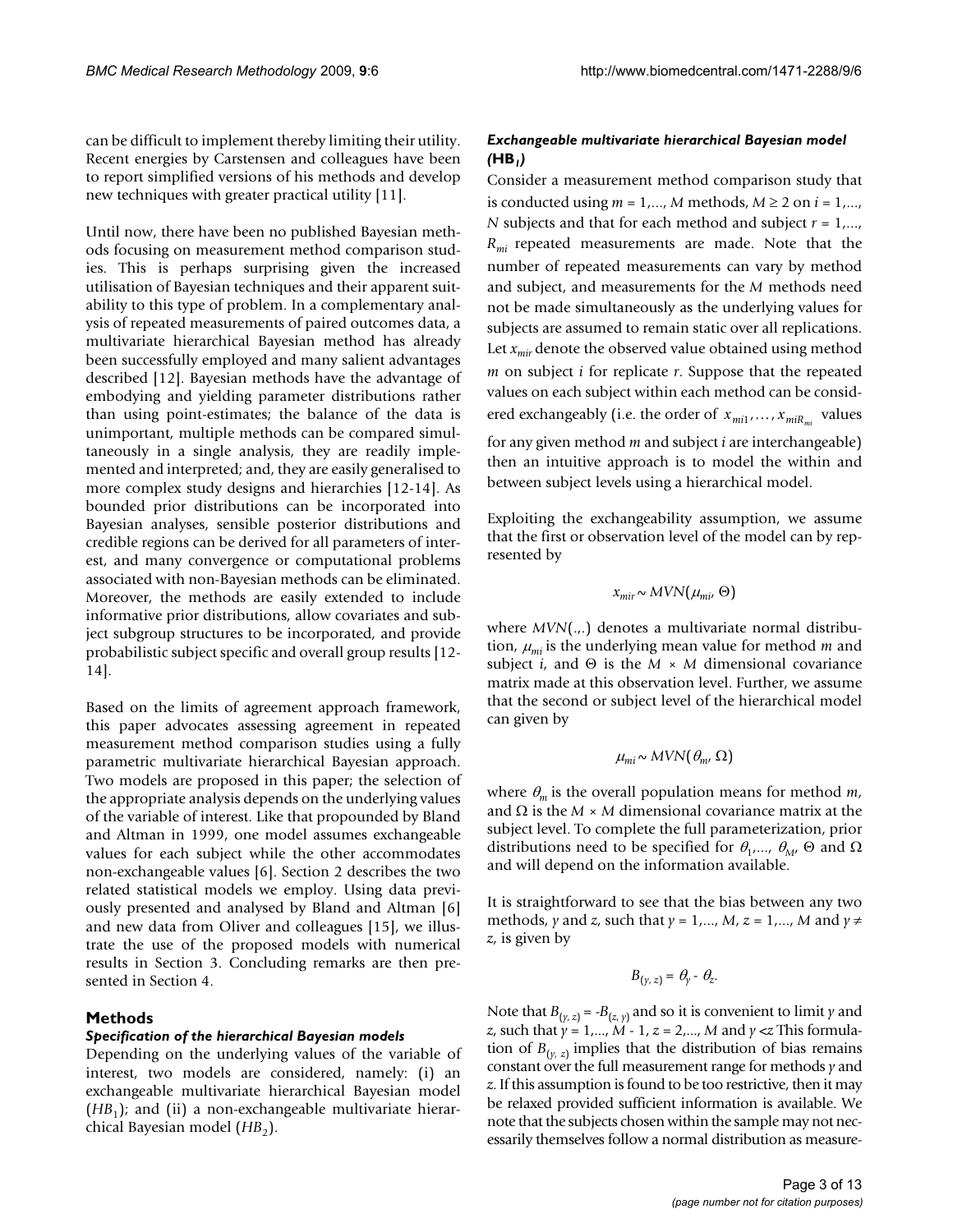ment method comparison studies often select subjects that give a wide distribution of the quantity measured rather than some random selection. However, the population of subjects that the selected subjects are drawn from can frequently be assumed to follow a normal distribution and so this assumption is often reasonable; although, with evidence to the contrary, other distributional forms may also be adopted.

The specification of the *M* × *M* dimensional covariance matrix Θ at the first level forces the within subject variance of measurements for method *m* (denoted by  $s_{within(m)}^2$ ) and the covariance of measurements between two methods *y* and *z* (denoted by  $\tau^2_{(\gamma,z)}$ ) to be identically distributed across all subjects  $i = 1,..., N$ . If there is good reason to suspect that these assumptions are too restrictive or flexible, then they can be modified or difference covariance specifications formulated. For instance, with exchangeable measurements made simultaneously across methods then it makes intuitive sense for the off-diagonal elements of the covariance matrix Θ to be unrestricted. However, should the measurements for the *M* methods be made at different times, independently from each other, then the off-diagonal elements of Θ might be constrained to 0. The  $M \times M$  dimensional covariance matrix  $\Omega$  at the second level gives the between subject variance (denoted by  $s_{between(m)}^2$  and covariance between methods.

Through simulation, this specification of the hierarchical Bayesian model allows marginal distributions for a number of parameters of interest to be easily determined, thereby providing means for estimation of means and credible regions. In particular, for model *m* the  $s_{within(m)}^2$  $= \Theta_{mm'} s_{between(m)}^2 = \Omega_{mm}$  and the intra-class correlation coefficient *ICC<sub>m</sub>* =  $\Omega_{mm}/(\Omega_{mm} + \Theta_{mm})$  are readily obtained. Although widely used, we note that the utility of intraclass correlation coefficients in method comparison studies has been questioned [10]. To compare against non-Bayesian approaches, it is also of interest to report the within subject covariance of measurements between methods  $\gamma$  and  $z$ ,  $\tau^2_{(\gamma,z)} = \Theta_{\gamma z}$ .

### *Non-exchangeable multivariate hierarchical Bayesian model (***HB***2)*

When we have repeated measurements by *M* methods made simultaneously on the same subject where the subject's underlying value could be a continually changing

quantity, we can estimate the limits of agreement by modelling measurement pair differences [6].

As before, we let  $x_{\text{mir}}$  denote the observed value obtained using method  $m$  ( $m = 1,..., M$ ) on subject  $i$  ( $i = 1,..., N$ ) for replicate  $r$  ( $r = 1,..., R_{mi}$ ) Now let

$$
d_{(\gamma, z)i r} = x_{\gamma i r} - x_{z i r}
$$

be the difference between observed values of two methods, *y* and *z*, such that  $y = 1,..., M - 1, z = 2,..., M$  and  $y \ll z$ , for subject *i* and repeated measure *r*. Note, here, that each wave of repeated measurements are made simultaneously by all *M* methods under investigation. Thus the number of repeated measurements can vary by subject but not by method within subject, and  $d_{(\gamma, z)ir}$  will be missing if either or both *xyir* and *xzir* are missing.

For *M* different methods we have *M*!/2!(*M* - 2)! different pair-wise comparisons. However, if there is no or negligible missing data for any of the *M* different methods, then there are linear dependences in these differences over all potential different pair-wise comparisons and only *M* - 1 comparisons are needed to determine the rest. For example, if we have three methods J, R and S, then we have 3!/  $2!(3 - 2)! = 3$  different pair-wise comparisons, namely: J & R, J & S, and R & S. However the pair-wise comparison of R & S, for example, is dependent on pair-wise comparisons J & R and J & S, and so need not be explicitly modelled. Indeed, if all three pair-wise comparisons were to be simultaneously numerically simulated then it might be expected that convergence would be poor and autocorrelation high in the relevant parameters. If there is non-negligible missing data for any of the methods, then care must be given to determining which pair-wise comparisons should be modelled and their associated dependences considered. In practice, if one method systematically provided non-negligible missing data relative to other methods, then this would probably be grounds enough to question the utility of this method.

Let us assume that there is no missing data for each of the *M* methods and we model the pair-wise differences between method  $y = 1$  and methods  $z = 2,..., M$ . All other pair-wise comparisons we might consider can be derived from these *M* - 1 comparisons. We assume that the differences  $d_{(1, z)ir}$  are (or transformed to be) normally distributed and the first level of our hierarchical model can be represented by

$$
d_{(1, z)i r} \sim MVN(\lambda_{(1, z)i}, \Sigma)
$$

where  $\lambda_{(1, z)i}$  is the mean difference between methods 1 and *z* for subject *i*, and  $\Sigma$  is the  $(M - 1) \times (M - 1)$  dimensional covariance matrix at the observation difference level. Note here that the distributions of the measure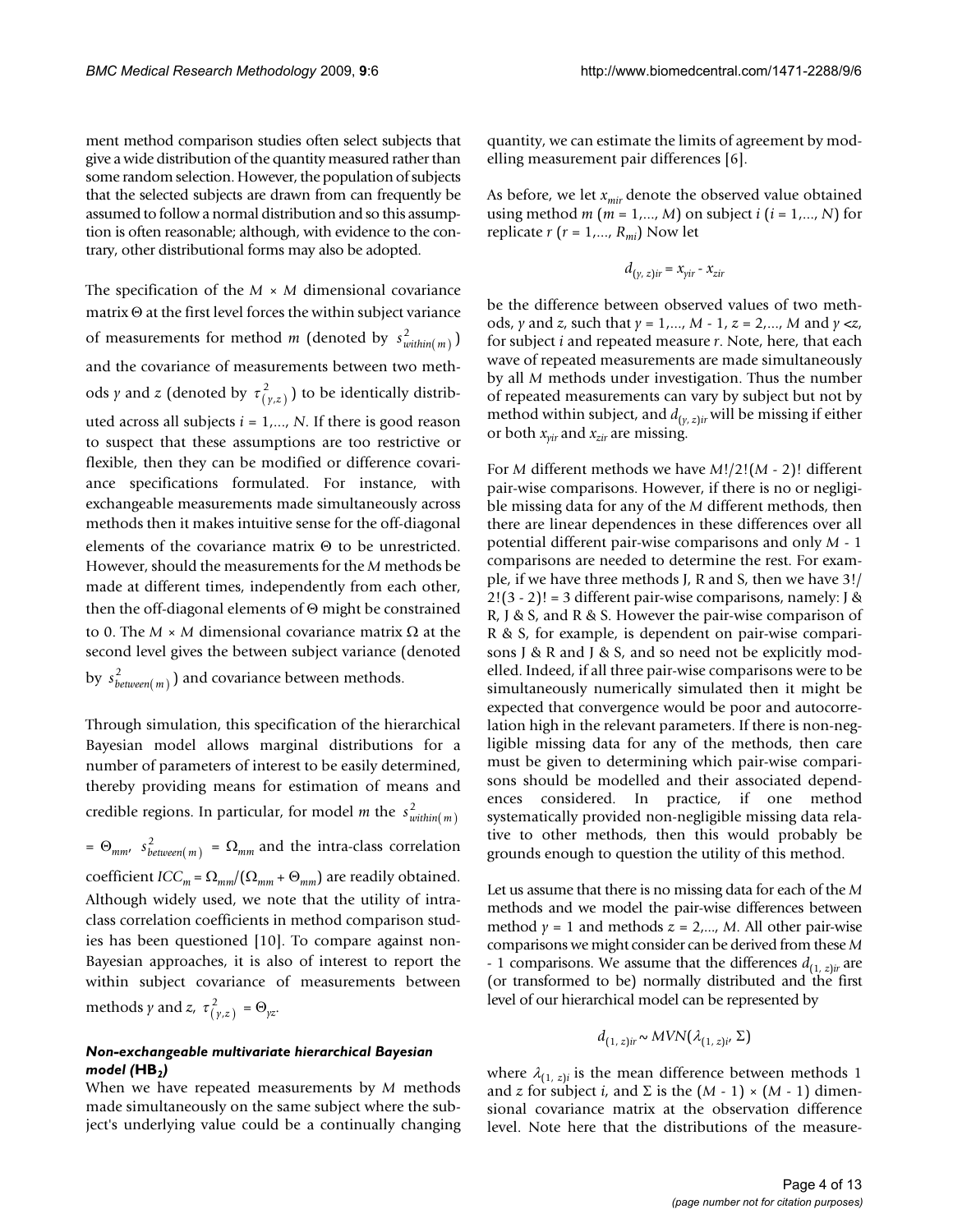ments themselves  $x_{\text{mir}}$  need not be normal, only the differences  $d_{(1, z)ir}$ .

Like before, we assume the second or subject level of the hierarchical model can be given by

$$
\lambda_{(1,z)i} \sim MVN(v_{(1,z)}, \Phi)
$$

where  $v_{(1, z)}$  is the overall mean difference between methods 1 and  $\zeta$ , and  $\Phi$  is the  $(M - 1) \times (M - 1)$  dimensional subject level covariance matrix. Note that  $v_{(1, z)}$  directly gives the distribution of the bias  $B_{(1, z)}$ . Again, while the selected subjects themselves may not necessarily be normal, the population from which they were selected frequently can be assumed to be normal. Prior distributions are required for  $v_{(1,2)}, \ldots, v_{(1,M)}$ ,  $\Sigma$  and  $\Phi$  to complete the full parameterization, and will depend on the information available.

This multivariate hierarchical Bayesian model (*HB*<sub>2</sub>) can also be used in the situation when the subject's underlying values can be considered exchangeably. However, in implementing model ( $HB<sub>2</sub>$ ) rather than ( $HB<sub>1</sub>$ ), then some parameters of potential interest that are unavailable, such as within subject variance,  $s^2_{within(m)}$ , between subject variance,  $s_{between(k)}^2$ , the intra-class correlation coefficient,  $ICC_{k}$ , and the within subject covariance of measurements between methods  $\tau^2_{(\gamma,z)}$ . However, the variance between individual measurements on the same subject is estimable.

#### **Results**

Two separate examples are presented and analysed. The first example which also appears in Altman and Bland is that of systolic blood pressure measurements (mm Hg) made simultaneously by two observers (J & R) using a sphygmomanometer and an automatic blood pressure measuring machine (S), each making three observations in quick succession on 85 subjects [6]. The second example which is presented by Oliver and colleagues examines step counts for 9 pre-school children (aged between 3–5 years) ambulating along a straight 29 metre line at three different speeds ("walk slowly like a snail", "walk normally", "run") measured simultaneously by an observer and from three separate pedometers placed on the left and right hip and on the back of each child [15]. The data for both examples have been reproduced in Tables A1 and A2 (see Additional file 1).

In the first example each subject's underlying value was not expected to change between repeated measurements

and so we model this using both multivariate hierarchical Bayesian models ( $HB_1$  and  $HB_2$ ). In the second example each subject's underlying value is dependent on pace, a continually changing quantity, and so only the second multivariate hierarchical Bayesian model (*HB*<sub>2</sub>) could be employed.

#### *Prior specifications*

For the purpose of this paper, we use vague prior information distributions throughout. For HB<sub>1</sub>, underlying parameters  $\theta_{m'}$  *i* = 1,..., *N*, were assumed to follow independent normal distributions with zero mean and low precision (0.0001), and the inverse covariance matrices ( $Θ$ <sup>-1</sup> and  $Ω$ <sup>-1</sup> respectively) followed a Wishart distribution with degrees of freedom taken to equal each matrix's rank and having diagonal elements set to 0.1, and off-diagonal elements set to  $0.005$  [12,16]. Similarly, for  $HB_2$ , underlying parameters  $v_{(1, z)}$ ,  $z = 2,..., M$ , were assumed to follow independent normal distributions with zero mean and low precision (0.0001), and the inverse covariance matrices ( $\Sigma$ <sup>-1</sup> and  $\Phi$ <sup>-1</sup>) followed a Wishart distribution with degrees of freedom taken to be their rank and having diagonal elements set to 0.1 and off-diagonal elements set to 0.005. However, if informative prior information is available, then this should be specified and modelled rather than using these vague priors.

#### *Computation*

Preliminary checks of assumptions and the Bland-Altman limit of agreement graphs were undertaken using Stata version 9.2 [17]. Numerical results from the multivariate hierarchical Bayesian models were derived from computer simulation in WinBUGS [16] (see Additional file 2). Simulations of size  $N = 50,000$  were run in four parallel chains (with over-relaxation) after a burn-in period of 10,000 iterations and samples from every 10th iteration thereafter was stored and utilised. Convergence in the final samples was checked using visual plots of simulation histories and the modified Gelman-Rubin statistic [18]. Reported 95% credible regions (95% CR) corresponded to the 2.5 and 97.5 percentiles of the posterior distribution of the variable of interest.

#### *Systolic blood pressure measurements example*

Before implementation of the multivariate hierarchical Bayesian models, a check of the assumptions was undertaken. For *HB*<sub>1</sub> the subject variances should be independent of their mean for each method while for *HB*<sub>2</sub> the subject paired difference variances should be independent of the subject paired difference means. Figure 1 presents this check for *HB*<sup>1</sup> using box-plots of the subject standard deviations broadly grouped into three categories by their means.

Perusal of Figure 1 reveals that observer J and R have subject variances relatively independent from their means.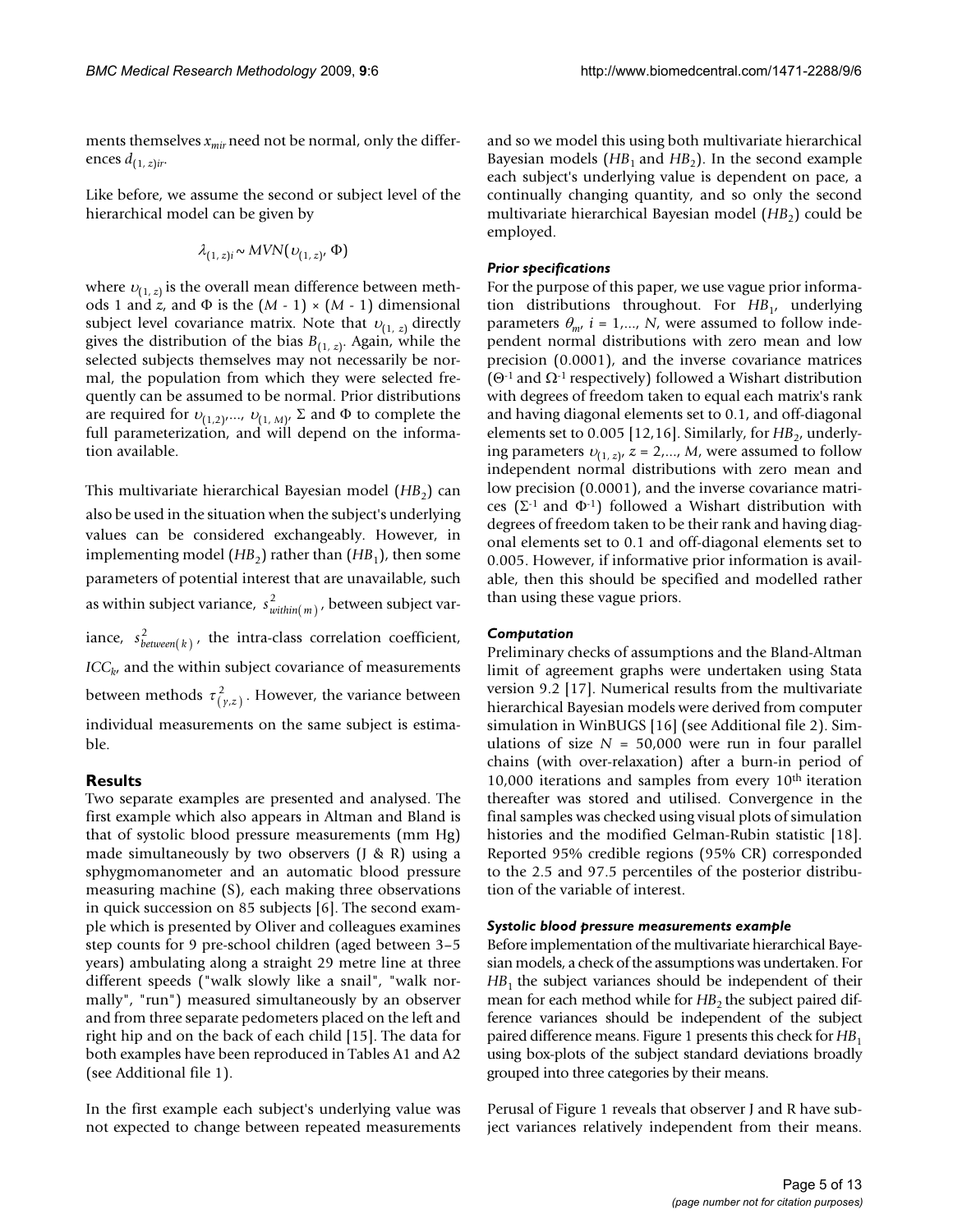

Box-plot of the subject's systolic blood pr urements grouped into three categories (< 125 mm Hg, 125–174 and the automated machine (S) **Figure 1** essure measurement standard deviations by mm Hg, and 175+ mm Hg) for the two observers (J and R) their mean systolic blood pressure meas-

**Box-plot of the subject's systolic blood pressure measurement standard deviations by their mean systolic blood pressure measurements grouped into three categories (< 125 mm Hg, 125–174 mm Hg, and 175+ mm Hg) for the two observers (J and R) and the automated machine (S)**.

This assumption of independence appears less reasonable for the automated machine (S), particularly in the higher mean grouping. Nonetheless, like Bland and Altman [6], we consider this violation to be sufficiently small as not to warrant data transformation investigations. Next we plot the difference between the subject means for each pairwise method comparison against their average (Figure 2). The assumption of independence again appears reasonable in Figure 2. Notable also in this figure is that the median and variability of the differences between observers J and R is substantially less than those involving the automated machine S.

Table 1 presents the mean estimate and associated 95% CR of the overall population mean,  $\theta_{m'}$  within subject variance,  $s_{within(m)}^2$ , between subject variance,  $s_{between(m)}^2$  and bogether with their associated 95% CR. From this we can

intra-class correlation coefficient, *ICC<sub>m</sub>*, for systolic blood pressure measured by two observers and the automated machine (*m* = J, R and S). These estimates were derived from  $HB_1$  using WinBUGS program Ex.1 (see Additional file 2). The estimates of  $s^2_{within(m)}$  are similar but slightly higher than the  $s_{within(J)}^2 = 37.4$ ,  $s_{within(R)}^2 = 38.0$ , and  $s_{within(S)}^2$  = 83.1 reported by Bland and Altman for these data [6]. As previously concluded by these authors, we can see that both observers have considerably better repeatability than the machine and that the observer performance is almost identical. Additionally provided by our calculations are the  $s_{between(m)}^2$  and *ICC<sub>m</sub>* mean estimates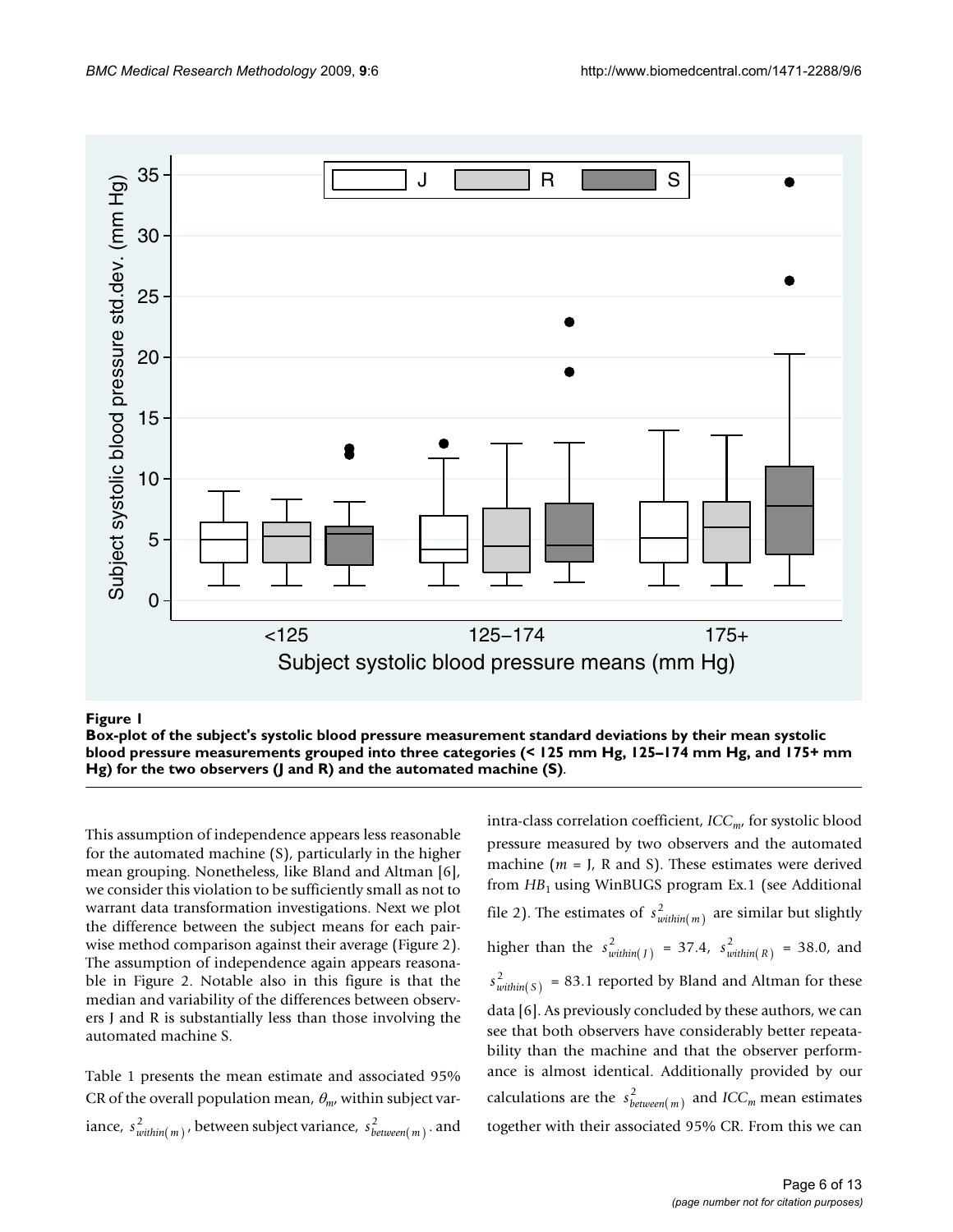

# Figure 2 and 2008 and 2008 and 2008 and 2008 and 2008 and 2008 and 2008 and 2008 and 2008 and 2008 and 2008 an

**Box-plot of subject's mean difference between systolic blood pressure measurements (mm Hg) by their mean systolic blood pressure measurements grouped into three categories (< 125 mm Hg, 125–174 mm Hg, and 175+ mm Hg) for pair-wise comparisons (J and R), (J and S), and (R and S)**.

see that the between subject variability accounts for most of the measurement variance and reliability, as measured by the *ICCm*, is high for all methods, albeit relatively higher for J and R compared to S.

Estimates and associated 95% CR of bias,  $B_{(y, z)}$ , together with estimates of the 95% limits of agreement for pairwise comparisons of systolic blood pressure for each pairwise comparison derived from both  $HB_1$  and  $HB_2$  are presented in Table 2.

| Table 1: Posterior mean estimate and associated 95% credible region (95% CR) of the overall population mean. $s^2_{within(m)}\ s^2_{between(m)}$ |
|--------------------------------------------------------------------------------------------------------------------------------------------------|
|--------------------------------------------------------------------------------------------------------------------------------------------------|

|                                 | Observer  <br>Post. mean (95% CR) | Observer R<br>Post. mean (95% CR) | Machine S<br>Post. mean (95% CR) |
|---------------------------------|-----------------------------------|-----------------------------------|----------------------------------|
|                                 | 126.9 (120.6, 133.5)              | 126.9(120.5, 133.3)               | 142.6 (135.9, 149.3)             |
| $\theta_m$<br>$S_{within(m)}^2$ | 37.7 (30.5, 46.6)                 | 38.3 (31.0, 47.3)                 | 83.9 (67.9, 104.0)               |
| $s_{between(m)}^-$              | 944.7 (697.3, 1278.0)             | 926.4 (683.3, 1254.0)             | 992.6 (727.9, 1351.0)            |
| $ICC_m$                         | 0.96(0.95, 0.97)                  | 0.96(0.94, 0.97)                  | 0.92(0.89, 0.95)                 |

 $\theta$ m, within subject variance,  $\,s^2_{within(m)}$ , between subject variance,  $\,s^2_{between(m)}$ , and intra-class correlation coefficient, ICCm, for systolic blood

pressure measured by two observers and the automated machine (m = J, R and S) from the multivariate hierarchical Bayesian method that assumes the underlying values remain static (HB1).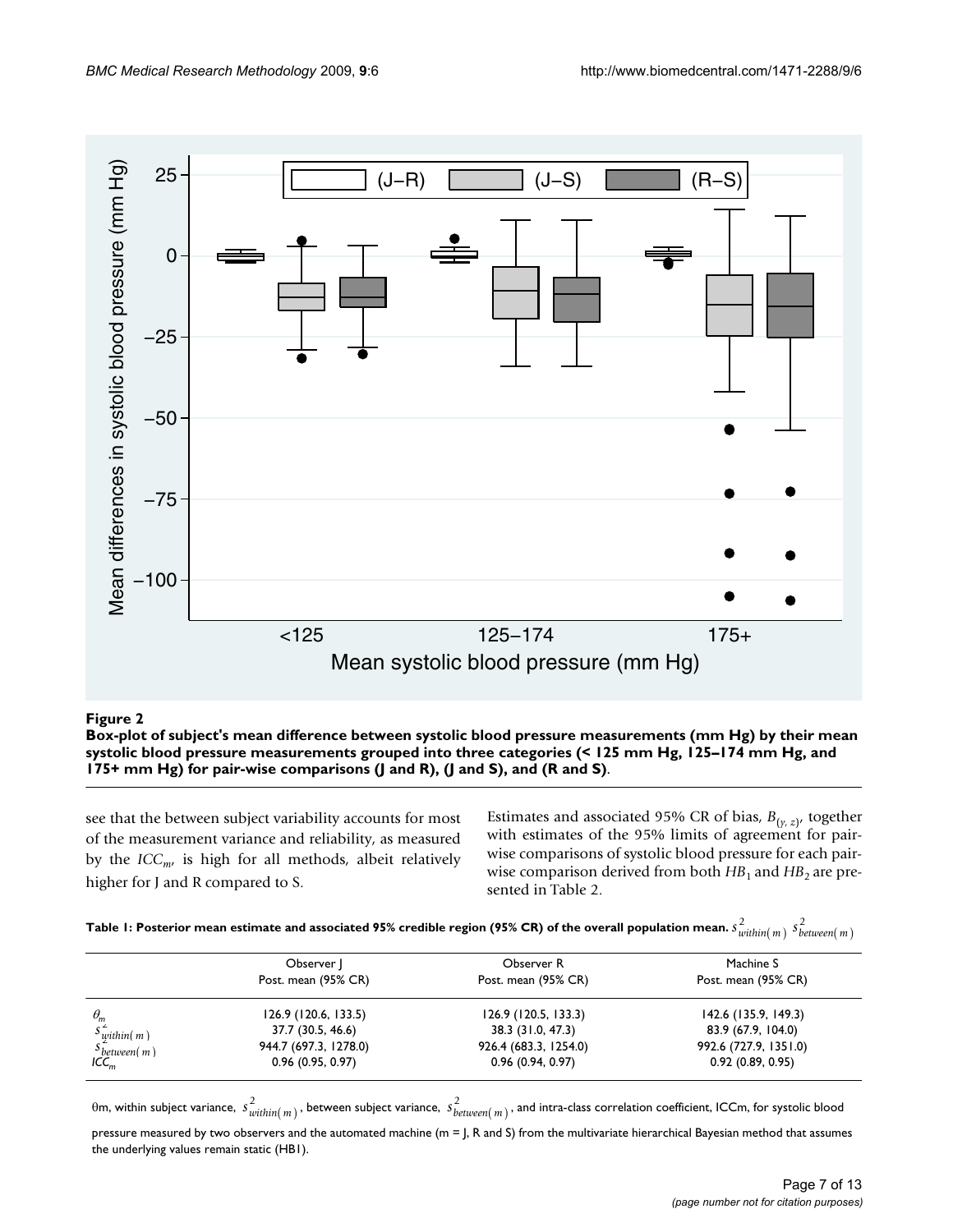It can be seen from Table 2 that there was evidence of systematic bias between the observers and the machine but not between observers. The observers read systolic blood pressure measurements on average 15.7 mmHg lower than the automated machine. In addition, Table 2 includes estimates and associated 95% CR of within subject covariance of measurements between methods  $\tau^2_{(\gamma,z)}$ for each pair-wise comparisons derived from *HB*1.

Figure 3 depicts plots of the 95% limits of agreement and histogram of measurement differences for pair-wise comparisons of systolic blood pressure between the two observers (J & R) and between observer J and the automated machine S (J & S). The comparison between observer R and the automated machine S was very similar to the (J & S) comparison and thus not shown. For the comparison between J and R, the points on the plot are without obvious pattern and the histogram appears normal, consistent with the model's assumptions. However, when investigating the J and S comparison, there appears to be a cluster of discordant observations while the majority appear consistent with the statistical model's assumptions. Bland and Altman note that departures from normality between method differences will not have a great impact on the limits of agreement [6]. Nonetheless, investigation and verification of the data would be useful in such circumstances, as would sensitivity analyses (by removing some of the extreme data and determining their effect on the quantified level of agreement). Should the analyses be sensitive to outlying values then alternative methods of analysis need to be entertained, such as nonparametric methods or survival-agreement plots [6,9].

The limits of agreement presented in Table 2 are similar when each observer is compared to the machine. If differences within these limits of agreement are not clinically important, then we could use the two measurement methods interchangeably. In comparing observer J with the machine S, Bland and Altman calculate a bias of -15.6 and 95% limits of agreement of (-56.7, 25.4), similar to those derived from our model.

A sensitivity analysis was undertaken by removing the 8 most aberrant data that appeared in Figure 3 and repeating the analysis. These 8 outlying measurements were all recorded by machine S and were for all 3 repeated measurements for subjects 78 and 80, and 2 of the 3 repeated measures for subject 68. The subject clustered nature of the aberrant data measured from the automated machine S suggests that the device was not properly fitted or functioning for these particular subjects and behoves further investigation. For the observer J vs. machine S comparisons, the estimated bias and 95% CR was -13.1 (-15.8, - 10.4), little different from that reported in Table 2. The 95% limits of agreement was estimated as (-41.1, 15.2), an interval width of 56.3 mmHg and some 31% less than that reported in Table 2 for the full data. Similarly for the observer R vs. machine S comparisons, the estimated bias and 95% CR was -13.2 (-15.8, -10.6), and 95% limits of agreement was estimated as (-40.7, 14.6), an interval width also 31% less than that reported in Table 2. While noticeable, these are not particularly large reductions in the 95% limits of agreement interval widths.

Also included in Table 2 are the results from repeating the analysis of the full systolic blood pressure data except now employing the multivariate hierarchical Bayesian model that uses paired differences  $(HB<sub>2</sub>)$ . The bias estimates, their associated 95% CR, and the 95% limits of agreement are strikingly similar to those derived from *HB*1 due to the balance and completeness of the data.

**Table 2: Estimates of bias,** *B***(***y***,** *z***), and the associated 95% credible regions (95% CR) together with estimates of the 95% limits of agreement for pair-wise comparisons of systolic blood pressure measured by the two observers and the automated machine (***m* **= J, R and S) from two multivariate hierarchical Bayesian models.**

|                              | vs. R                                                                             | J vs. S                       | R vs. S                       |
|------------------------------|-----------------------------------------------------------------------------------|-------------------------------|-------------------------------|
|                              | Mean (95% CR)                                                                     | Mean (95% CR)                 | Mean (95% CR)                 |
|                              |                                                                                   |                               |                               |
| Bias, $B_{(y, z)}$<br>$HB_1$ | $0.08$ ( $-0.21$ , $0.37$ )                                                       | $-15.6$ ( $-19.7$ , $-11.6$ ) | $-15.7$ ( $-19.8$ , $-11.7$ ) |
| HB <sub>2</sub>              | $0.09$ (-0.20, 0.37)                                                              | $-15.4$ ( $-19.5$ , $-11.2$ ) | $-15.5$ ( $-19.5$ , $-11.3$ ) |
| 95% limits of agreement      |                                                                                   |                               |                               |
| $HB_1$                       | $(-4.36, 4.56)$                                                                   | (-56.2, 25.1)                 | $(-56.0, 24.5)$               |
| HB <sub>2</sub>              | $(-4.39, 4.57)$                                                                   | $(-55.9, 25.0)$               | $(-55.7, 24.6)$               |
|                              | Within subject covariance of measurements between methods $\tau^2_{(\gamma,z)}$ * |                               |                               |
| HB <sub>1</sub>              | 35.5(28.5, 44.1)                                                                  | $16.1$ (7.7, 26.6)            | 17.4(8.9, 27.1)               |

\*Note: larger within subject covariance values are desirable.

 $HB_1$  which assumes that the underlying values remain static and uses the raw data,  $x_{min}$ , and  $HB_2$  which assumes that the underlying values can continually change and uses paired difference data, *d*(*y*, *z*)*ir*.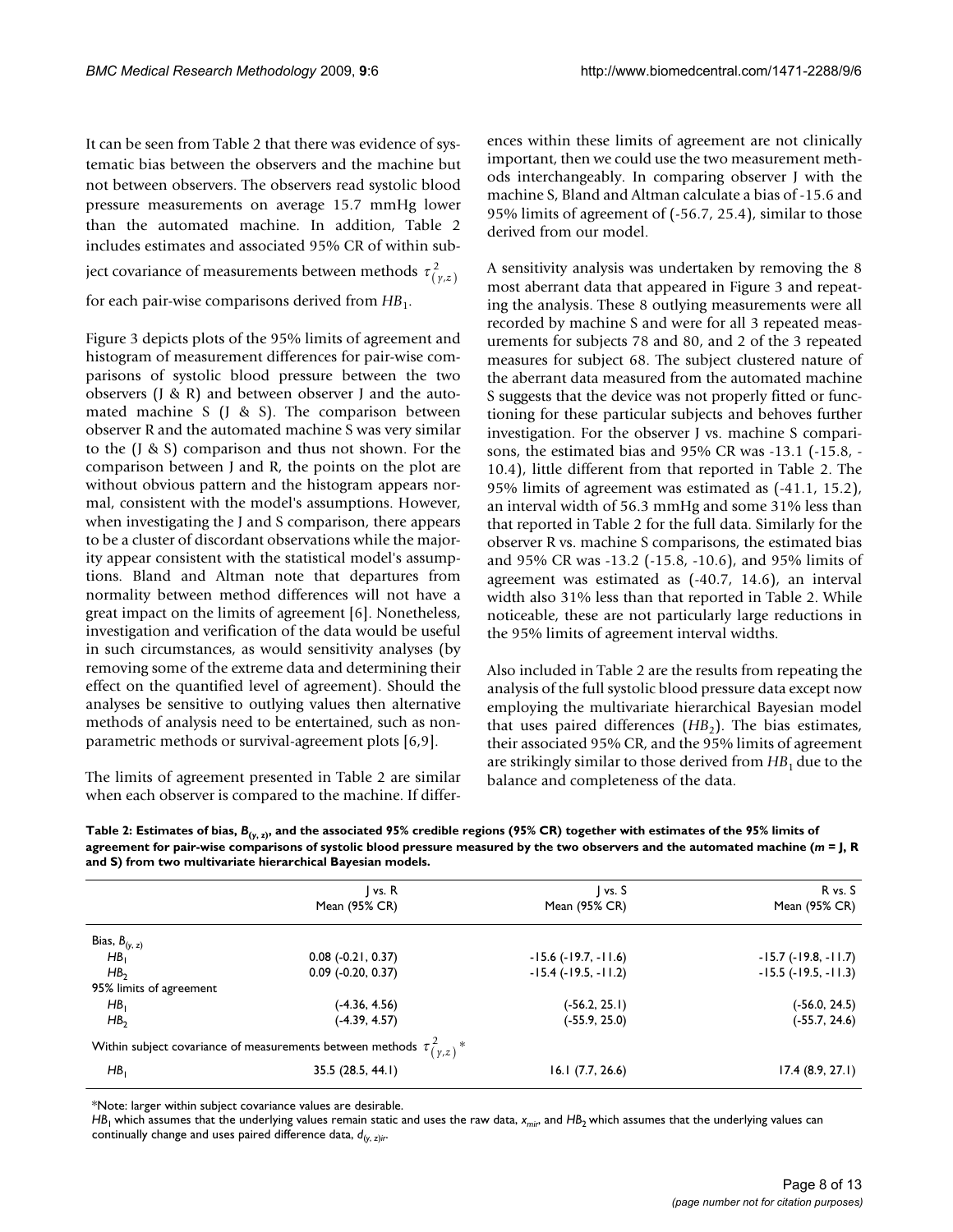

# **Figure 3** Production of the contract of the contract of the contract of the contract of the contract of the contract of the contract of the contract of the contract of the contract of the contract of the contract of the c

**Scatter-plots of measurement differences against measurement averages with the 95% limits of agreement superimposed (upper sub-plots) and histogram of measurement differences (lower sub-plots) for pair-wise comparisons of systolic blood pressure between the two observers (J & R), and between observer J and the automated machine S (J & S)**. The 95% limits of agreement appear in as the outer lines while the mean estimate of bias is given by the intermediate lines in the upper sub-plots.

#### *Step count measurements example*

Step counts are believed to be dependent on the pace that pre-school children ambulate. In this study the mean (standard deviation) steps counted and recorded by the observer was 60.9 (10.7) for normal pace, 47.2 (6.9) when running, and 69.9 (7.8) at a slow walk. Because subjects underlying values are a changing quantity, we analyses these data using the non-exchangeable multivariate hierarchical Bayesian model (*HB*<sub>2</sub>).

A plot of the subject paired difference variances against the subject paired difference means provided no reason to refute the assumption that observations at the first level were independent (figure not shown). Implementing program Ex.2 (see Additional file 2), estimates of bias,  $B_{(y,z)}$ , and the associated 95% CR together with estimates of the 95% limits of agreement for pair-wise comparisons of step counts measured by one observer (O) and pedometers located on the left hip  $(P<sub>lH</sub>)$ , the right hip ( $P_{RH}$ ) and on the back ( $P_B$ ) were yielded and appear in Table 3.

The estimates of bias suggest that on average the pedometers undercount the observer ascertained step count, although the undercount is small for the left hip  $(P<sub>LH</sub>)$  and right hip  $(P_{RH})$  pedometers. Figure 4 presents the 95% limits of agreement plot and histogram of measurement differences for comparisons of step counts between the observer and the left hip placed pedometer. The points on the plot are without obvious pattern and the histogram appears normal, consistent with the model's assumptions. Plots and histograms for the other pair-wise comparison were similar and also raised no concerns about the model's assumptions (figures not shown).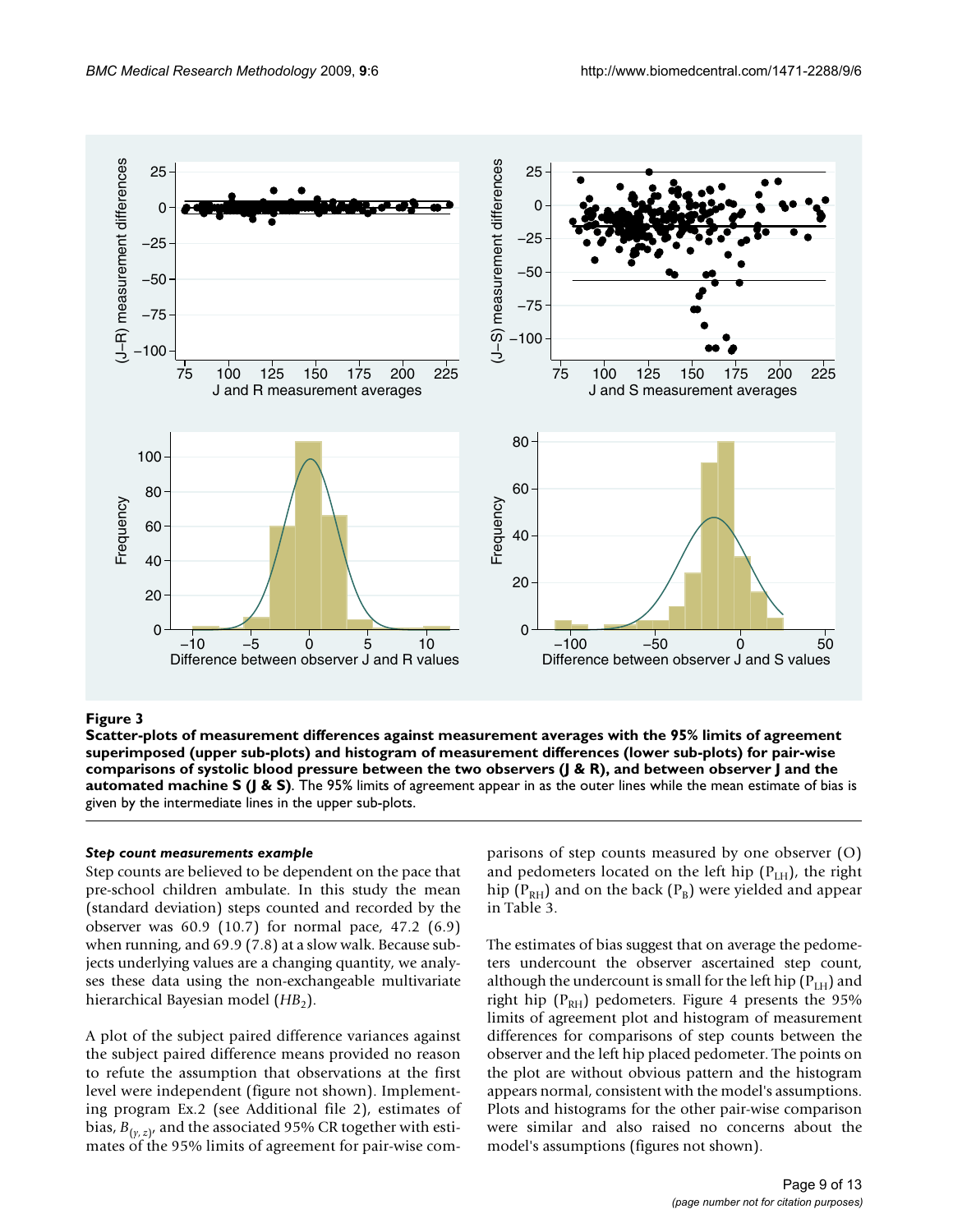| Bias, $B_{(y, z)}$                  |         |                  | 95% limits of agreement |  |
|-------------------------------------|---------|------------------|-------------------------|--|
| Pair-wise comparisons $(y, z)$      | Mean    | (95% CR)         |                         |  |
| O vs. $P_{\text{H}}$                | $-0.22$ | $(-2.83, 2.28)$  | $(-13.7, 13.2)$         |  |
| O vs. $P_{RH}$                      | $-0.89$ | $(-3.48, 1.70)$  | $(-14.6, 12.8)$         |  |
| $O$ vs. $P_R$                       | $-2.66$ | $(-5.39, 0.06)$  | $(-17.2, 11.9)$         |  |
| $P_{\text{LH}}$ vs. $P_{\text{RH}}$ | $-0.67$ | $(-3.12, 1.85)$  | $(-13.5, 12.2)$         |  |
| $P_{\text{LH}}$ vs. $P_{\text{R}}$  | $-2.44$ | $(-4.81, -0.05)$ | $(-14.9, 10.1)$         |  |
| $P_{RH}$ vs. $P_B$                  | $-1.77$ | $(-3.72, 0.14)$  | $(-12.0, 8.5)$          |  |

**Table 3: Estimates of bias,** *B***(***y***,** *z***), and the associated 95% credible regions (95% CR) together with estimates of the 95% limits of agreement for pair-wise comparisons of step counts.**

Measured by one observer (O) and pedometers located on the left hip  $(P_{LH})$ , the right hip  $(P_{RH})$  and on the back  $(P_B)$  at three different paces (normal walk, running, slow walking) on 9 pre-school children from *HB*2 which assumes that the underlying values can continually change and uses paired difference data, *d*(*y*, *z*)*ir*.



# **Figure 4** Production of the contract of the contract of the contract of the contract of the contract of the contract of the contract of the contract of the contract of the contract of the contract of the contract of the c

**Scatter-plots of measurement differences against measurement averages with the 95% limits of agreement superimposed and histogram of measurement differences for comparisons of step counts between the observer and the left hip placed pedometer**. The 95% limits of agreement appear as the outer lines in the left hand figure while the mean estimate of bias is given by the intermediate line.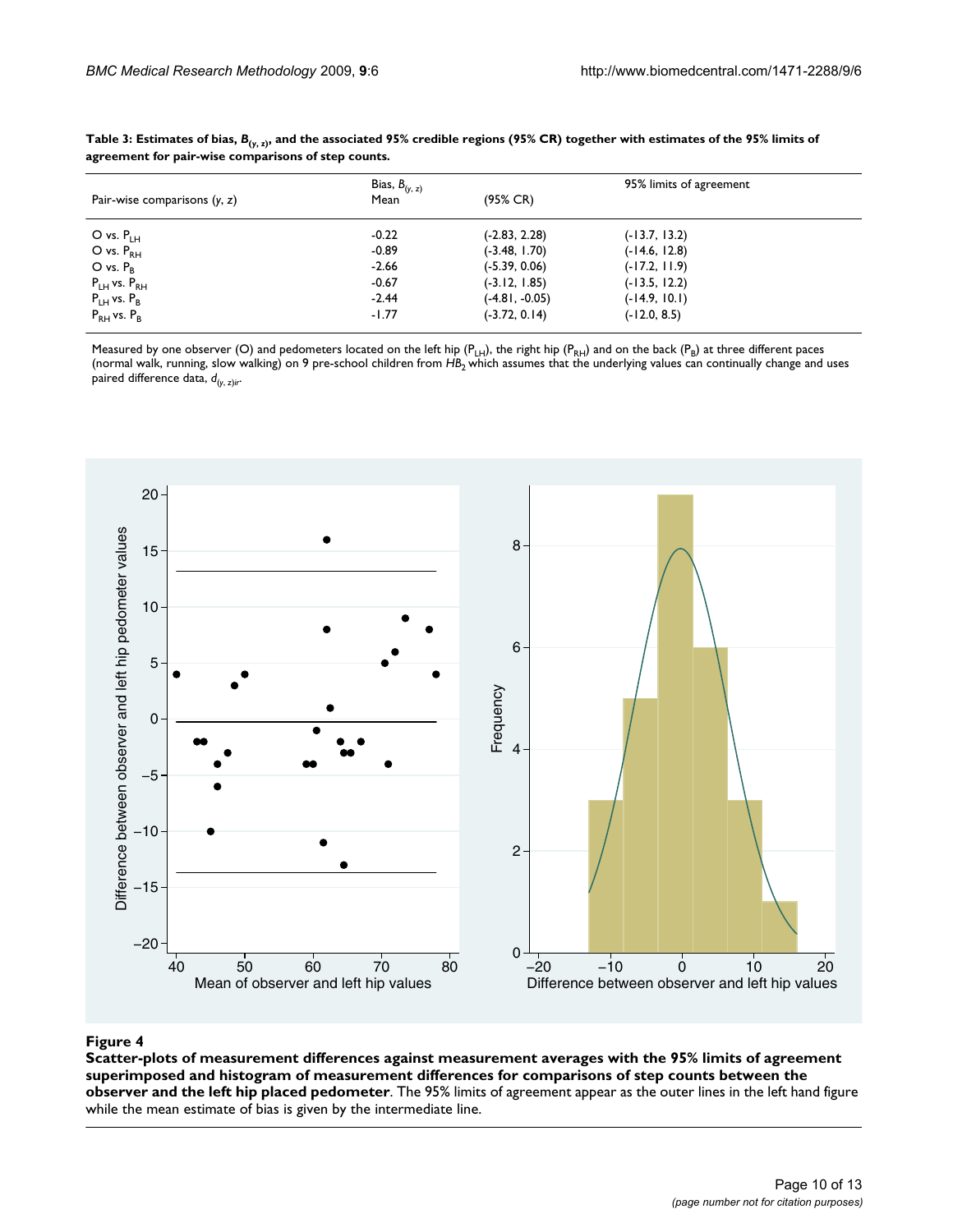The 95% limits of agreement interval widths for the observer vs. pedometer step counts were approximately 27 steps for left hip  $(P<sub>LH</sub>)$  and right hip  $(P<sub>RH</sub>)$  pedometers and 29 steps for the back  $(P_B)$  pedometer over observed step counts that ranged on the 40 to 80 step interval. Based on this information the researcher can now decide whether differences within these limits of agreement are important for the purpose of her investigation.

# **Discussion**

There are many appropriate non-Bayesian methods for assessing agreement [3], however no Bayesian methods have yet been advocated or utilised. In this paper we present and employ such a method that is based on the Bland-Altman limits of agreement framework. This framework was adopted because of its simplicity, practicality, ability to detect bias and current popularity [3,10]. Moreover we concur with Bland and Altman in thinking that there is no place for methods of analysis based on hypothesis tests in assessing agreement [6]. We assert that agreement is not something that is present or absent, but something which must be quantified. Once quantified, expert judgement should be used to determine whether the estimated level of agreement is satisfactory or not for the purposes of the researcher or practitioner.

Using this limits of agreement framework, multivariate hierarchical Bayesian models provide an attractive alterative to the existing suite of analytic methods in measuring agreement using repeated measurement method comparison studies. The proposed Bayesian models are flexible, easily conceptualised and implemented (even when there are multiple measurement methods) and provide results that are intuitive and meaningful [12-14]. The ease of implementation is not limited or complicated by the balance of replicates measurement numbers made on subjects within or between methods. Moreover, the proposed models can be extended to include different parameterisations and distributional forms, any prior information available about the agreement of the methods under investigation, and include regression approaches [12- 14,16]. For instance, in the second example, a regression approach could have been adopted treating pace as a covariate.

Another salient strength of the proposed hierarchical Bayesian models is that marginal distributions of the parameters of interest are yielded, thereby allowing the determination and reporting of location and scale (such as credible interval) estimates. For instance, using the exchangeable multivariate hierarchical Bayesian method  $(HB<sub>1</sub>)$ , the within and between subject variances and covariance estimates and 95% credible regions were easily determined, as were intra-class coefficients. Because of the complicated distributional forms of many of these statistical parameters, 95% confidence intervals are not always readily available when using non-Bayesian statistical methods. It is of interest to note that there was a high degree of similarity between the estimates calculated and reported using Bland and Altman's methods that could be directly compared to the estimates derived from the implemented multivariate hierarchical Bayesian models with vague priors. This provides reassurance and confidence for users of either or both statistical approaches.

The properties associated with our advocated Bayesian method are not always enjoyed when using non-Bayesian software. For example, when the SAS program proposed by Carstensen and colleagues is employed for the same (J & S) comparison provided in the first example, the program fails to find a solution [11]. While Carstensen and colleagues' Stata program does find a solution, care must be taken in assigning indicator values (i.e. there is a need to order methods by their empirical variance) and not all confidence intervals for the parameters of interest are readily available. Moreover, it is unclear how the code can be generalised to the comparison of  $M > 2$  methods. In the non-exchangeable measurement situation there is little in the literature guiding non-Bayesian analysts. Bland and Altman outlined one method but the specifics were lacking and no examples were provided here or elsewhere [6].

In developing the hierarchical Bayesian models, we chose to employ multivariate likelihood functions. There are many examples of multivariate hierarchical Bayesian analysis of repeated measurements outcome data already successfully employed in the medical literature [19-21]. We believe the utilisation of multivariate models is better than the successive pair-wise comparison approach presented by Bland and Altman for a number of reasons. These include the fact that there are frequently more than two methods under consideration, all information is analysed simultaneously (giving greater power, and increased statistical robustness and efficiency), marginal distributions of the parameters of interest are easily derived without asymptotic approximation, and the probabilistic approach more closely resembles to how researchers think. The modelling and implementation of the multivariate hierarchical Bayesian model with vague prior information was also straightforward. Using the freely available WinBUGS software [16] and included computer programs, computations were generally completed within minutes. If, indeed, one of the primary reasons why so few repeated measurement method comparison studies have been undertaken is due to the lack of statistical machinery readily available for the analysis of such data, then we hope our careful presentation of the statistical analysis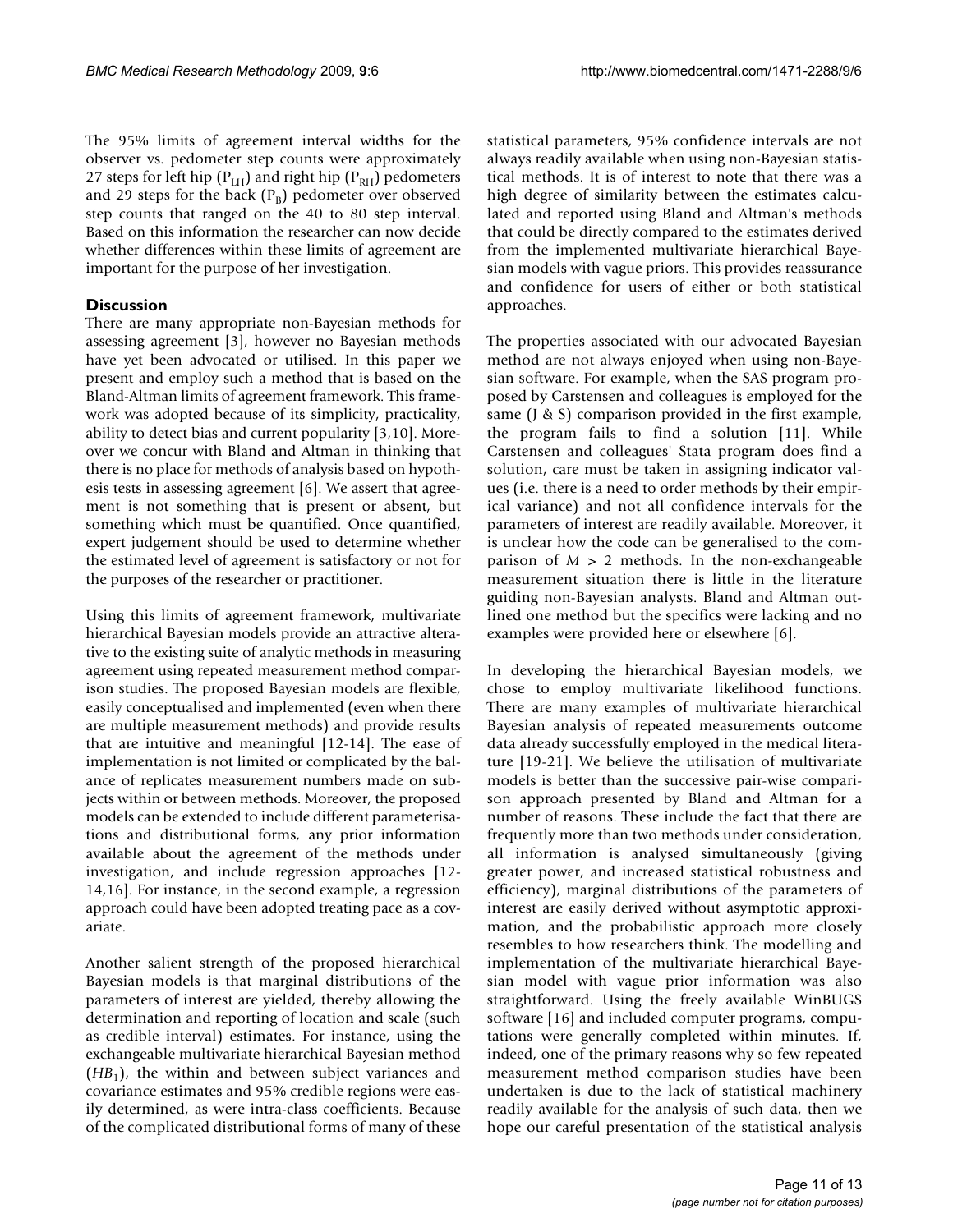and computer code for two examples will help circumvent this barrier for future researchers.

The proposed approach is not without its limitations. However, many of the same limitations plague the previously described limits of agreement methods. The assumption of normality may, at times, be untenable and the data require transformation or different likelihood distributions explored. The latter is perhaps hampered by the available of multivariate normal, multivariate Student t, Wishart and Dirichlet continuous multivariate distributions in WinBUGS [16]. However, as Bland and Altman note, and seen within our example, departures from normality between method differences will not usually have a great impact on the limits of agreement [6]. Nonetheless, investigation and verification of the data would be useful in such circumstances, as would sensitivity analyses, and alternative methods of analysis [6,9]. Finally, if the number of subjects and replications is few (i.e. two measurements per subject with some missing values), there is little or no prior information, and the within and between subject correlation high, then there may be considerable autocorrelation in the WinBUGS numerical simulation. Careful attention needs to be given to the simulation diagnostics, the length of the burn-in time and use of the over-relaxed form of the Markov chain Monte Carlo simulation method.

# **Conclusion**

Repeated measurement method comparison studies quantify the agreement between the various methods under consideration and measure the agreement each method has to itself. While both are fundamentally important measures of agreement, few studies have adopted the use of replicates to measure the latter. We present two Bayesian methods of analysis that complement those already founded in the literature [6], one which assumes that the underlying values remain static and one assuming that the underlying values can change between measurement waves. The models are easily implemented and produce readily interpretable results. We believe that these models will provide important additions to the current measurement method comparison study analytic suite and hope that this will impel researchers to conduct such studies using replicated measurements in the future.

### **Competing interests**

The author declares that they have no competing interests.

### **Authors' contributions**

PJS conceived the study, analysed and interpreted all data, and drafted the paper. The author read and approved the final manuscript.

## **Additional material**

# **Additional file 1**

*MS-EXCEL sheet of the data used for the two examples. This is a MS-EXCEL 97–2003 file that includes two sheets (Example 1 and Example 2) which contain the data used for the examples. The sheet entitled Example 1 gives the systolic blood pressure measurements made simultaneously by two observers (J and R) and an automatic blood pressure machine (S), each making three observations in quick succession. The sheet entitled Example 2 gives step count for 9 pre-school children (aged between 3–5 years) ambulating along a straight 29 metre line at three different speeds ("walk slowly like a snail", "walk normally", "run") measured simultaneously by an observer and from three separate pedometers placed on the left and right hip and on the back of each child.* Click here for file

[\[http://www.biomedcentral.com/content/supplementary/1471-](http://www.biomedcentral.com/content/supplementary/1471-2288-9-6-S1.xls) 2288-9-6-S1.xls]

# **Additional file 2**

*WinBUGS programs used for the two examples. In a Microsoft Office Word 97–2003 document the two WinBUGS programs are presented (Program Ex.1 or Program Ex.2). Program Ex.1 was used for the exchangeable hierarchical multivariate Bayesian model (*HB*1) for comparison of systolic blood pressure measurements made by two observers and an automated machine. Program Ex.2 was used for the non-exchangeable hierarchical multivariate Bayesian model (*HB*2) for comparison of step counts made by an observer and pedometers located in three sites (right hip, left hip and back).*

Click here for file

[\[http://www.biomedcentral.com/content/supplementary/1471-](http://www.biomedcentral.com/content/supplementary/1471-2288-9-6-S2.doc) 2288-9-6-S2.doc]

# **Acknowledgements**

I thank Melody Oliver for motivating this problem and making available her step count data.

### **References**

- de Vet HC, Terwee CB, Bouter LM: [Current challenges in clini](http://www.ncbi.nlm.nih.gov/entrez/query.fcgi?cmd=Retrieve&db=PubMed&dopt=Abstract&list_uids=14680660)**[metrics.](http://www.ncbi.nlm.nih.gov/entrez/query.fcgi?cmd=Retrieve&db=PubMed&dopt=Abstract&list_uids=14680660)** *J Clin Epidemiol* 2003, **56:**1137-1141.
- 2. Rothman KJ, Greenland S: *Modern Epidemiology* 2nd edition. Philadelphia: Lippincott-Raven; 1998.
- 3. Luiz RR, Szklo M: **[More than one statistical strategy to assess](http://www.ncbi.nlm.nih.gov/entrez/query.fcgi?cmd=Retrieve&db=PubMed&dopt=Abstract&list_uids=15718108) [agreement of quantitative measurements may usefully be](http://www.ncbi.nlm.nih.gov/entrez/query.fcgi?cmd=Retrieve&db=PubMed&dopt=Abstract&list_uids=15718108) [reported.](http://www.ncbi.nlm.nih.gov/entrez/query.fcgi?cmd=Retrieve&db=PubMed&dopt=Abstract&list_uids=15718108)** *J Clin Epidemiol* 2005, **58:**215-216.
- 4. Bland JM, Altman DG: **[Applying the right statistics: analyses of](http://www.ncbi.nlm.nih.gov/entrez/query.fcgi?cmd=Retrieve&db=PubMed&dopt=Abstract&list_uids=12858311) [measurement studies.](http://www.ncbi.nlm.nih.gov/entrez/query.fcgi?cmd=Retrieve&db=PubMed&dopt=Abstract&list_uids=12858311)** *Ultrasound Obstet Gynecol* 2003, **22:**85-93.
- 5. Bland JM, Altman DG: **[Statistical methods for assessing agree](http://www.ncbi.nlm.nih.gov/entrez/query.fcgi?cmd=Retrieve&db=PubMed&dopt=Abstract&list_uids=2868172)[ment between two methods of clinical measurement.](http://www.ncbi.nlm.nih.gov/entrez/query.fcgi?cmd=Retrieve&db=PubMed&dopt=Abstract&list_uids=2868172)** *Lancet* 1986, **1:**307-310.
- 6. Bland JM, Altman DG: **[Measuring agreement in method com](http://www.ncbi.nlm.nih.gov/entrez/query.fcgi?cmd=Retrieve&db=PubMed&dopt=Abstract&list_uids=10501650)[parison studies.](http://www.ncbi.nlm.nih.gov/entrez/query.fcgi?cmd=Retrieve&db=PubMed&dopt=Abstract&list_uids=10501650)** *Stat Methods Med Res* 1999, **8:**135-160.
- 7. Ludbrook J: **[Statistical techniques for comparing measurers](http://www.ncbi.nlm.nih.gov/entrez/query.fcgi?cmd=Retrieve&db=PubMed&dopt=Abstract&list_uids=12060093) [and methods of measurement: a critical review.](http://www.ncbi.nlm.nih.gov/entrez/query.fcgi?cmd=Retrieve&db=PubMed&dopt=Abstract&list_uids=12060093)** *Clin Exp Pharmacol Physiol* 2002, **29:**527-536.
- 8. Carstensen B: **[Comparing and predicting between several](http://www.ncbi.nlm.nih.gov/entrez/query.fcgi?cmd=Retrieve&db=PubMed&dopt=Abstract&list_uids=15208202) [methods of measurement.](http://www.ncbi.nlm.nih.gov/entrez/query.fcgi?cmd=Retrieve&db=PubMed&dopt=Abstract&list_uids=15208202)** *Biostatistics* 2004, **5:**399-413.
- 9. Luiz RR, Costa AJ, Kale PL, Werneck GL: **[Assessment of agree](http://www.ncbi.nlm.nih.gov/entrez/query.fcgi?cmd=Retrieve&db=PubMed&dopt=Abstract&list_uids=14568627)[ment of a quantitative variable: a new graphical approach.](http://www.ncbi.nlm.nih.gov/entrez/query.fcgi?cmd=Retrieve&db=PubMed&dopt=Abstract&list_uids=14568627)** *J Clin Epidemiol* 2003, **56:**963-967.
- 10. White SA, Broek NR van den: **[Methods for assessing reliability](http://www.ncbi.nlm.nih.gov/entrez/query.fcgi?cmd=Retrieve&db=PubMed&dopt=Abstract&list_uids=15122740) [and validity for a measurement tool: a case study and cri](http://www.ncbi.nlm.nih.gov/entrez/query.fcgi?cmd=Retrieve&db=PubMed&dopt=Abstract&list_uids=15122740)[tique using the WHO haemoglobin colour scale.](http://www.ncbi.nlm.nih.gov/entrez/query.fcgi?cmd=Retrieve&db=PubMed&dopt=Abstract&list_uids=15122740)** *Stat Med* 2004, **23:**1603-1619.